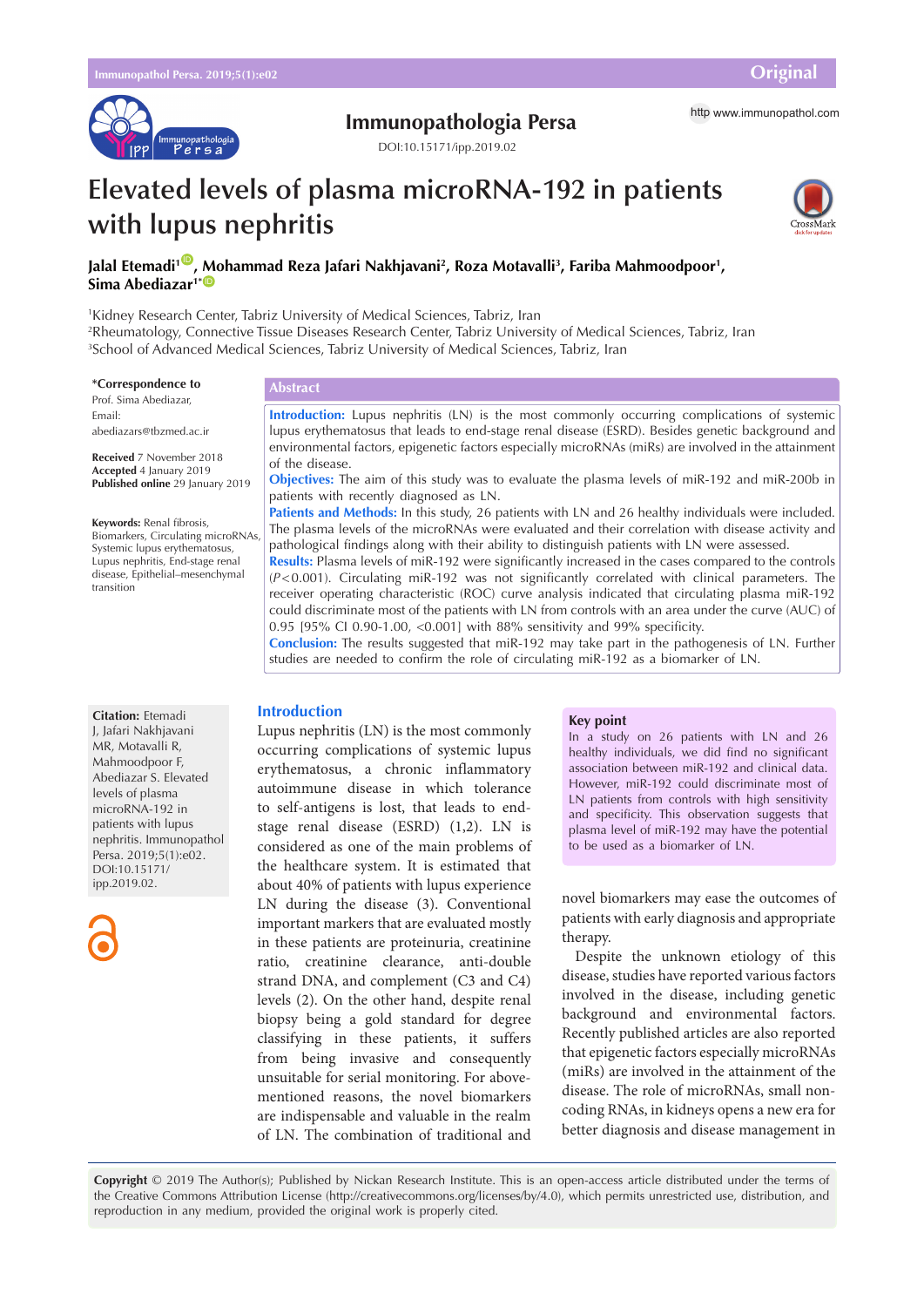renal diseases (4). Up to now, miRNAs have been considered as biomarkers for evaluating kidney function in different kidney pathological statues from glomerulonephritis (5), renal transplantation (6-9), and beyond. Genetic changes, hormonal effects, environmental factors, or even the proinflammatory environment itself can cause dysregulation of the microRNAs expression. The different expression of miRNAs in kidneys during pathological processes may lead to the dysregulation of a wide range of targeted genes and development of kidney diseases.

An array of upregulated and downregulated miRNAs is observed among the cases with LN (10-14). Different expression profiles of microRNAs in LN patients with different ethnic groups indicate the importance of microRNAs as valuable biomarkers of renal injury in LN  $(15)$ .

## **Objectives**

Since previous studies displayed that miR-192 (16) along with miR-200 (17, 18) family can hinder the expression of important macromolecules involved in epithelial– mesenchymal transition (EMT) and lead to renal fibrosis. The aim of this study was to quantify miR-192 and miR-200b expression levels in plasma samples of patients with recently diagnosed LN that did not receive any LN-related therapy.

## **Patients and Methods**

#### *Subjects*

We studied 26 consecutive SLE patients with biopsy proven nephritis. All patients were collected from September 2015 to December 2016. Cases meet SLE diagnostic criteria according to the American College of Rheumatology (ACR). The disease activity index and chronicity index of cases determined according to National Institutes of Health (NIH) system as we explained previously (15). Patients with active infection, previous malignancy, and diabetes mellitus were excluded. Moreover, healthy volunteer individual's samples were collected as controls  $(N = 26)$ . All patients were free to participate and provided written informed consent to participate. Baseline serum anti-double strand (ds) DNA and anti-nucleic acid (ANA) antibody titers, complement levels (C3 and C4), serum creatinine, and amount of proteinuria in 24-hour urine sample were measured.

## *Quantification of miRNA expression*

The Biofluid miRCURY™ RNA isolation kit was used for isolation of circulating RNA from plasma samples. The miRCURY LNA™ Universal RT cDNA Synthesis kit was used for reverse-transcription (RT) of the extracted RNAs based on the manufacturer recommended protocols. Expression of miR-192, miR-200b, and miR-191-5p was quantified by RT-quantitative polymerase chain reaction (RT-QPCR) based on the protocol of the SYBR' Green

#### *Ethical approval*

The protocol of the study was institutionally approved by the Clinical Research Ethics Committee of the Tabriz University of Medical Sciences, Tabriz, Iran (# IR.TBZMED.REC. 1395.494) and has therefore been performed in accordance with the ethical standards laid down in the 1964 Declaration of Helsinki and its later amendments. The protocol of the study was clarified to all participants and written informed consent was achieved from the patients.

## *Statistical analysis*

The results were shown as the mean  $\pm$  SD and median (interquartile range) for normal and nonparametric data. The differences between the groups were analyzed for statistical significance using an unpaired t test or Mann– Whitney U test. The association between plasma levels of the studied miRNAs and clinical parameters was analyzed by Spearman's rank order correlation. In order to test the diagnostic performance of miR-192, receiver operating characteristic (ROC) analysis and the area under the curve (AUC) with 95% CI were applied. All statistical analyses were performed using IBM SPSS software version 17.0. A *P* value <0.05 was considered statistically significant.

## **Results**

Clinical and demographic characteristics of the patients are presented in [Table 1](#page-2-0). The relative expression of circulatory miRNA-192 in plasma samples of participants in the LN group was compared to healthy individuals. Significantly, increased levels of miRNA-192 were observed in the LN group compared to controls (median 10 fold, *P*<0.001) [\(Figure 1A\)](#page-2-1). miR-200b was not detected in some plasma samples of LN group ( $Ct > 40$ ), therefore, its result did not analyze.

The relationship between clinical parameters and fold change of miRNA-192 was explored. The expression level of the circulatory miRNA-192 was not significantly correlated with the patients' age (r=0.27, *P*=0.17), C3 (r=-0.19, *P*=0.34), C4 (r=-0.21, p= 0.31), anti-doublestrand DNA (r=0.08, *P*=0.68), ANA (r=-0.03 , *P*=0.87), serum creatinine (r= 0.15, *P*=0.44), 24 hours' urine proteinuria ( $r=0.21$ ,  $P=0.29$ ), chronicity index ( $r=0.23$ , *P*=0.24), disease stage (r=-0.14, *P*=0.50), activity index  $(r=-0.13, P=0.51)$ , and erythrocyte sedimentation rate  $(r = -0.09, P = 0.65)$ . The ROC analysis was performed to evaluate whether the circulating miRNA-192 level (defined as fold change values) can discriminate the LN from controls. The predictive power of the circulating miRNA-192 level for LN made an AUC of 0.95 [95% CI 0.90 to 1.00, <0.001] with 88% [0.70 - 0.97] sensitivity and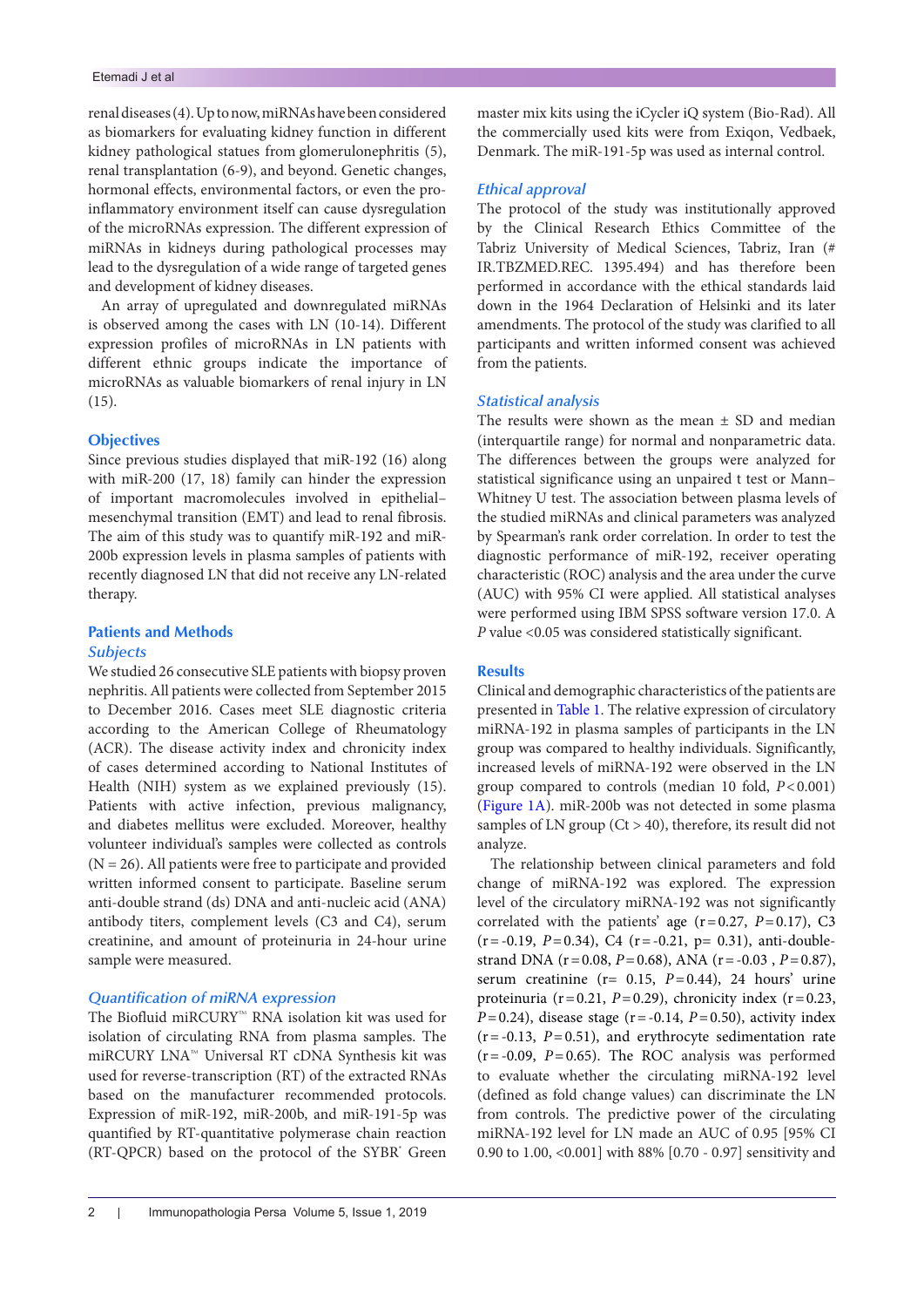<span id="page-2-0"></span>**Table 1.** Demographic and baseline clinical data

| <b>Characteristics</b> | LN patients     | Control group     |
|------------------------|-----------------|-------------------|
| No. of cases           | 26              | 26                |
| No. of male            | 6               | 9                 |
| No. of female          | 20              | 17                |
| Age, mean $\pm$ SD (y) | $32.61 \pm 9$   | $30.00 \pm 7.22$  |
| $C_{2}$ (mg/dL)        | $27.00 \pm 9$   | $89.94 \pm 17.34$ |
| $C_{\text{A}}$ (mg/dL) | $13.27 \pm 6$   | $45.83 \pm 16.18$ |
| <b>ANA</b>             | $7.77 \pm 3$    | $0.60 \pm 0.20$   |
| Anti-dsDNA             | $61.00 \pm 25$  | $14.11 \pm 4.24$  |
| Creatinine, (mg/dL)    | $1.46 \pm 0.3$  | $0.91 \pm 0.10$   |
| Proteinuria (mg/24 h)  | $2107 \pm 1094$ | $94.66 \pm 15.55$ |
| <b>ESR</b>             | $33.61 \pm 12$  | $12.66 + 3.67$    |
| Chronicity index       | $6.4 \pm 3.1$   |                   |
| Activity index         | $10.0 \pm 3.4$  |                   |
| Stages (3/4/5)         | 9/11/6          |                   |

ANA: anti-nucleic acid, anti-dsDNA: anti-double strand DNA, ESR: erythrocyte sedimentation rate.

The quantity data are expressed as mean  $\pm$  SD.

99% [0.81-1.00] specificity [\(Figure 1B](#page-2-1)).

#### **Discussion**

It is well-known that TGF-β/Smad3 signaling stimulates renal fibrosis and miR-192 and miR-200 family may be its serious downstream mediator (19). miR-192 has functional significance in kidney biology and the preservation of cell function in the nephron (20). Moreover, miR-192 has a role in cell cycle control (21). miR-192 is highly expressed in kidney and presents pleiotropic roles in renal homeostasis and in the fibrotic kidney (20). miR-192 and miR-200b expression levels were increased by TGF-β treatment in mesangial cells (MCs) and kidney of diabetes experimental models and lead to accumulation of collagen in MCs through targeting E-box repressors (Zeb1/2) and modification of other renal miRNAs (16, 22). However,

miR-192 shows pro- and/or anti-fibrotic characteristics based on cell phenotype (20).

The functional role of miR-192 in human kidney disease seems to be subtler than originally reported. In human kidney, miR-192 level is reported to be altered in acute kidney injury (23), IgA nephropathy (24), hypertensive nephrosclerosis (25), and renal allograft fibrosis (26, 27). Although the published literature also suggests a particular role for miR-192 in pathogenesis and progression of diabetic nephropathy, the accurate function of miR-192 in diabetic nephropathy is controversial. Krupa et al concluded that in response to TGF-β, miR-192 expression is reduced in proximal tubular epithelial cells and this loss of expression is associated with tubulointerstitial fibrosis in biopsy samples of patients with diabetic nephropathy (28). Likewise, decreased levels of urine miR-192 were observed in diabetic nephropathy than other nephrotic syndrome causes (membranous nephropathy, minimal change nephropathy or focal glomerulosclerosis (29). However, in glomeruli of diabetic mice models, an increase in miR-192 expression could down-regulate E-box repressors and control the TGF-β-induced Col1a2 expression (16).

In a study, Wang and colleagues showed that serum and urinary levels of miR-192 and miR-200b were lower than the control group in patients with active LN. However, we observed an increase in circulating miR-192 but a decrease in miR-200b of patients with LN that may present kidney injury or fibrosis. The diminished levels of miR-200b in some cases were so minor that it could not be recognized by qPCR. Wang et al found no significant correlation between serum and urinary miRNA levels. Serum levels of miR-192 and miR-200b but not that of urine were correlated with glomerular filtration rate. However, they were not associated with any other clinical parameters (30).

## **Conclusion**

<span id="page-2-1"></span>In the present study, no significant association between



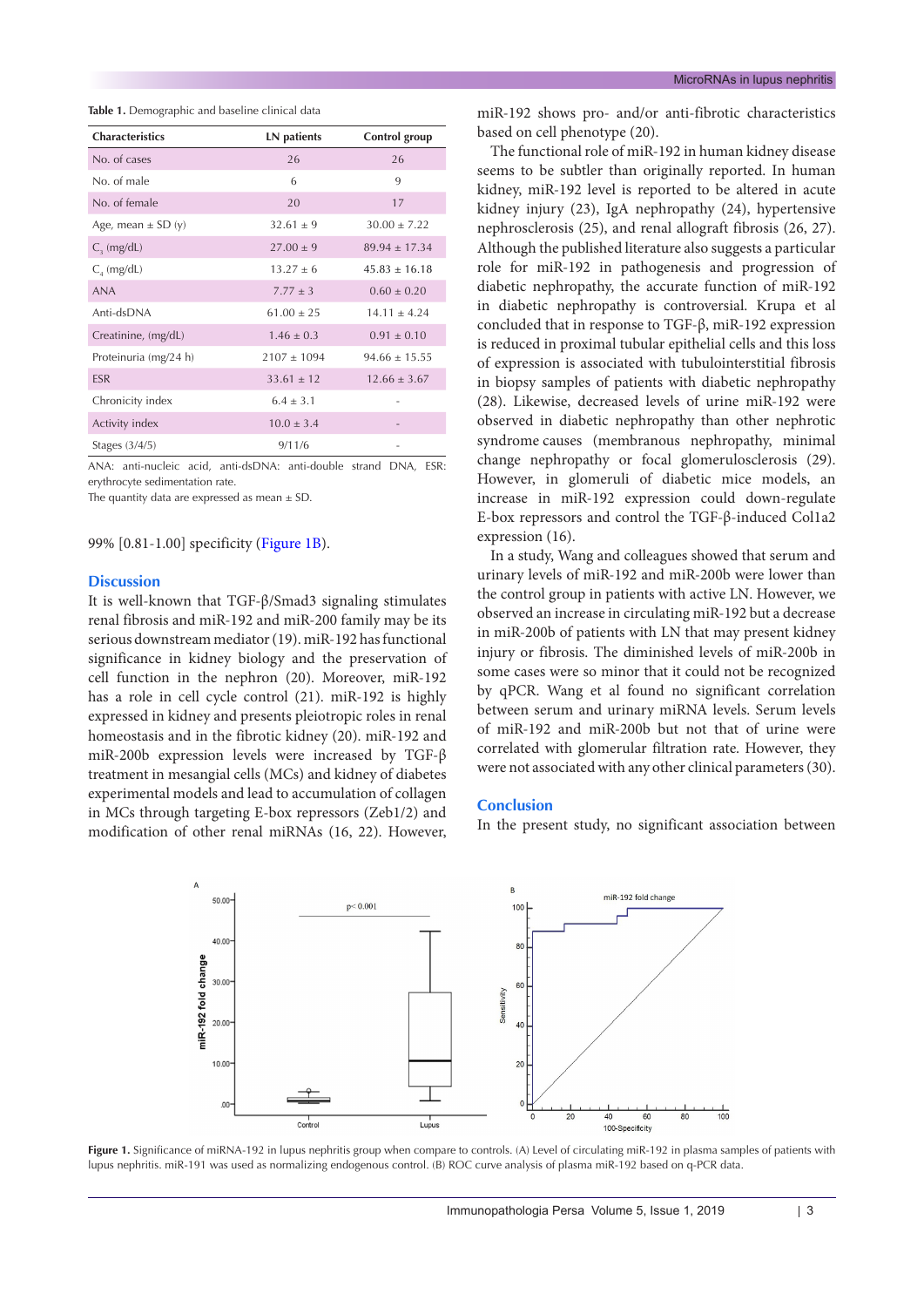## Etemadi J et al

miR-192 and clinical data was detected. However, miR-192 could discriminate most of LN patients from controls with high sensitivity and specificity. This observation suggests that plasma level of miR-192 may have the potential to be used as a biomarker of LN.

## **Study limitations**

The measurements of the alteration in miRNA expression levels can be applied for early diagnosis of the disease, as well as the evaluation of the response to treatment and monitoring of the patients. Due to the clinical significance of this issue and the lack of definitive findings in medical references, further studies in this field are necessary for better decision making.

#### **Conflicts of interest**

The author declares no competing interests.

#### **Authors' contribution**

All authors engaged in the design of the research and acquisition of information and contributed equally to the manuscript.

#### **Ethical considerations**

Ethical matters such as (plagiarism, misconduct, data fabrication, falsification, and double publication or submission) have been thoroughly controlling by all authors.

#### **Funding/Support**

This work was financially supported by Kidney Research Center of Tabriz University of Medical Sciences, Tabriz, Iran.

#### **References**

- 1. Tektonidou MG, Dasgupta A, Ward MM. Risk of End-Stage Renal Disease in Patients With Lupus Nephritis, 1971-2015: A Systematic Review and Bayesian Meta-Analysis*.* Arthritis Rheumatol. 2016;68:1432-41.
- 2. Schwartz N, Goilav B, Putterman C. The pathogenesis, diagnosis and treatment of lupus nephritis*.* Curr Opin Rheumatol. 2014;26:502-9.
- 3. Hoover PJ, Costenbader KH. Insights into the epidemiology and management of lupus nephritis from the US rheumatologist's perspective*.* Kidney Int. 2016;90:487-92.
- 4. Petrillo F, Iervolino A, Zacchia M, Simeoni A, Masella C, Capolongo G, et al. MicroRNAs in Renal Diseases: A Potential Novel Therapeutic Target*.* Kidney Dis (Basel). 2017;3:111-9.
- 5. Nassirpour R, Raj D, Townsend R, Argyropoulos C. MicroRNA biomarkers in clinical renal disease: from diabetic nephropathy renal transplantation and beyond*.* Food Chem Toxicol. 2016;98:73-88.
- 6. Lv W, Fan F, Wang Y, Gonzalez-Fernandez E, Wang C, Yang L, et al. Therapeutic potential of microRNAs for the treatment of renal fibrosis and CKD. Physiol Genomics. 2018; 50:20-34. doi: 10.1152/physiolgenomics.00039.2017.
- 7. Wonnacott A, Bowen T, Fraser DJ. MicroRNAs as biomarkers in chronic kidney disease. Curr Opin Nephrol Hypertens. 2017;26:460-6. doi: 10.1097/MNH.0000000000000356.
- 8. Nariman-Saleh-Fam Z, Bastami M, Ardalan M, Sharifi S, Hosseinian Khatib SM, Zununi Vahed S. Cell-free microRNA-148a is associated with renal allograft dysfunction: Implication for biomarker discovery*.* J Cell Biochem. 2019;120:5737- 5746. doi: 10.1002/jcb.27860.
- 9. Zununi Vahed S, Poursadegh Zonouzi A, Ghanbarian H, Ghojazadeh M, Samadi N, Omidi Y, et al. Differential expression of circulating miR-21, miR-142-3p and miR-155 in renal transplant recipients with impaired graft function*.* Int Urol Nephrol. 2017; 49:1681-9.
- 10. Navarro-Quiroz E, Pacheco-Lugo L, Lorenzi H, Diaz-Olmos Y, Almendrales L, Rico E, et al. High-throughput sequencing reveals circulating miRNAs as potential biomarkers of kidney damage in patients with systemic lupus erythematosus*.* PLoS One. 2016;11:e0166202.
- 11. Navarro-Quiroz E, Pacheco-Lugo L, Navarro-Quiroz R, Lorenzi H, Espana-Puccini P, Diaz-Olmos Y, et al. Profiling analysis of circulating microRNA in peripheral blood of patients with class IV lupus nephritis*.* PLoS One. 2017;12:e0187973.
- 12. Leiss H, Salzberger W, Jacobs B, Gessl I, Kozakowski N, Bluml S, et al. MicroRNA 155-deficiency leads to decreased autoantibody levels and reduced severity of nephritis and pneumonitis in pristane-induced lupus*.* PLoS One. 2017;12:e0181015.
- 13. Qingjuan L, Xiaojuan F, Wei Z, Chao W, Pengpeng K, Hongbo L, et al. miR-148a-3p overexpression contributes to glomerular cell proliferation by targeting PTEN in lupus nephritis*.* Am J Physiol Cell Physiol. 2016;310:C470-8.
- 14. Cardenas-Gonzalez M, Srivastava A, Pavkovic M, Bijol V, Rennke HG, Stillman IE, et al. Identification, confirmation, and replication of novel urinary microRNA biomarkers in lupus nephritis and diabetic nephropathy*.* Clin Chem. 2017;63:1515-26.
- 15. Zununi Vahed S, Nakhjavani M, Etemadi J, Jamshidi H, Jadidian N, Pourlak T, et al. Altered levels of immune-regulatory microRNAs in plasma samples of patients with lupus nephritis*.* Bioimpacts. 2018;8:177-83.
- 16. Kato M, Zhang J, Wang M, Lanting L, Yuan H, Rossi JJ, et al. MicroRNA-192 in diabetic kidney glomeruli and its function in TGF-beta-induced collagen expression via inhibition of E-box repressors*.* Proc Natl Acad Sci U S A. 2007;104:3432-7.
- 17. Gregory PA, Bert AG, Paterson EL, Barry SC, Tsykin A, Farshid G, et al. The miR-200 family and miR-205 regulate epithelial to mesenchymal transition by targeting ZEB1 and SIP1*.* Nat Cell Biol. 2008;10:593-601.
- 18. Zununi Vahed S, Omidi Y, Ardalan M, Samadi N. Dysregulation of urinary miR-21 and miR-200b associated with interstitial fibrosis and tubular atrophy (IFTA) in renal transplant recipients*.* Clin Biochem. 2017;50:32-39.
- 19. Chung AC, Huang XR, Meng X, Lan HY. miR-192 mediates TGF-beta/Smad3-driven renal fibrosis*.* J Am Soc Nephrol. 2010;21:1317-25.
- 20. Jenkins RH, Martin J, Phillips AO, Bowen T, Fraser DJ. Pleiotropy of microRNA-192 in the kidney*.* Biochem Soc Trans. 2012;40:762-7.
- 21. Braun CJ, Zhang X, Savelyeva I, Wolff S, Moll UM, Schepeler T, et al. p53-Responsive micrornas 192 and 215 are capable of inducing cell cycle arrest*.* Cancer Res. 2008;68:10094-104.
- 22. Putta S, Lanting L, Sun G, Lawson G, Kato M, Natarajan R. Inhibiting microRNA-192 ameliorates renal fibrosis in diabetic nephropathy*.* J Am Soc Nephrol. 2012;23:458-69.
- 23. Zhang L, Xu Y, Xue S, Wang X, Dai H, Qian J, et al. Implications of dynamic changes in miR-192 expression in ischemic acute kidney injury*.* Int Urol Nephrol. 2017;49(3):541-550.
- 24. Wang G, Kwan BC, Lai FM, Choi PC, Chow KM, Li PK, et al. Intrarenal expression of microRNAs in patients with IgA nephropathy*.* Lab Invest. 2010;90:98-103.
- 25. Wang G, Kwan BC, Lai FM, Choi PC, Chow KM, Li PK, et al.